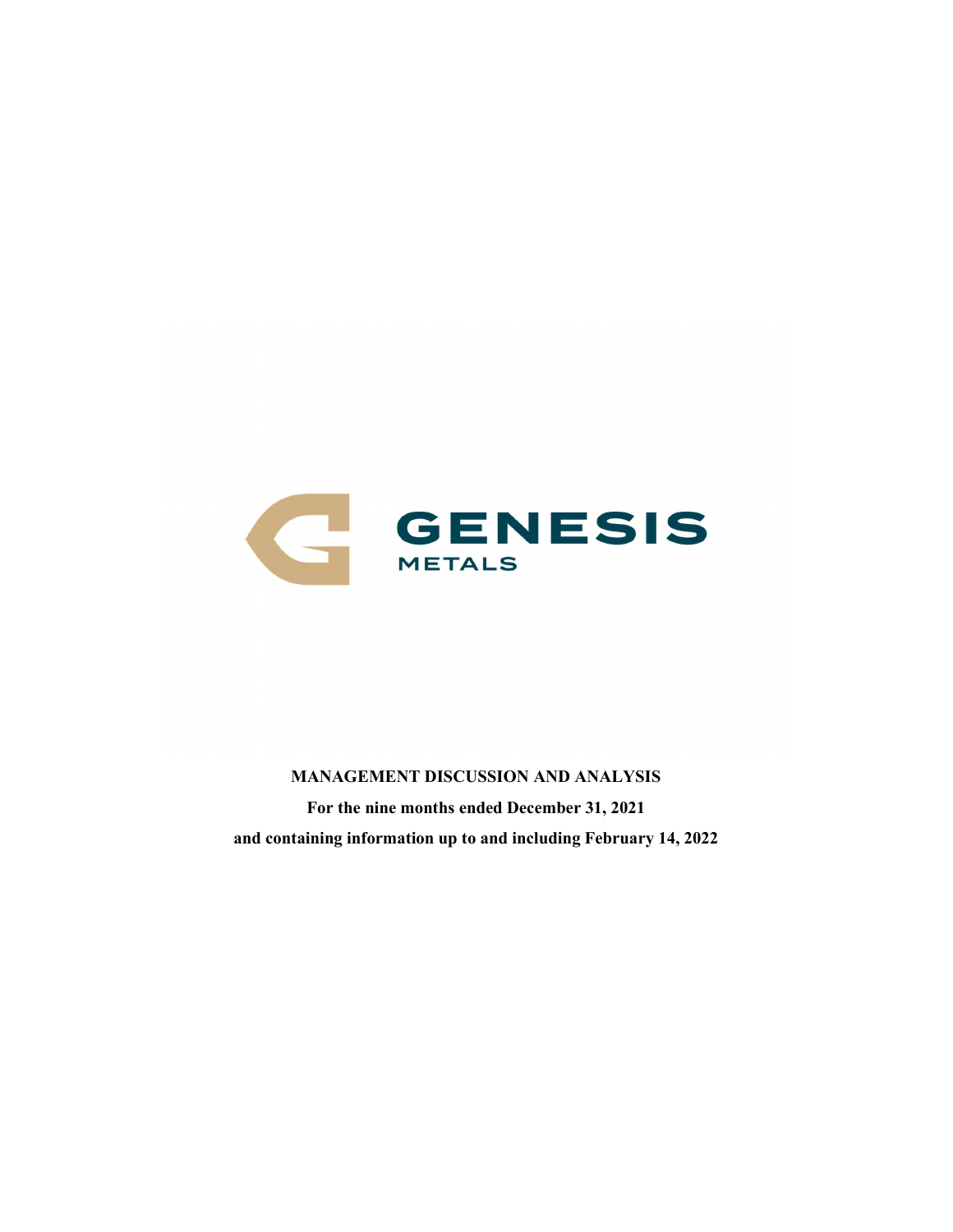# NOTICE

This Management Discussion and Analysis ("MD&A") is intended to help the reader understand the consolidated financial statements of Genesis Metals Corp. ("Genesis" or the "Company"). The information provided herein should be read in conjunction with the condensed interim consolidated financial statements for the nine months ended December 31, 2021 and consolidated financial statements for the year ended March 31, 2021. The following comments may contain management estimates of anticipated future trends, activities, or results. These are not a guarantee of future performance, since actual results could change based on other factors and variables beyond management control.

Management is responsible for the preparation and integrity of the consolidated financial statements, including the maintenance of appropriate information systems, procedures and internal controls and to ensure that the information used internally or disclosed externally, including the consolidated financial statements and MD&A, is complete and reliable. The Company's board of directors follows recommended corporate governance guidelines for public companies to ensure transparency and accountability to shareholders. The board's audit committee meets with management quarterly to review the consolidated financial statements including the MD&A and to discuss other financial, operating and internal control matters.

The reader is encouraged to review the Company's statutory filings on www.sedar.com and to review general corporate information.

All currency amounts are expressed in Canadian dollars unless otherwise noted.

#### FORWARD-LOOKING INFORMATION

This MD&A contains forward-looking statements and forward-looking information (collectively, "forward-looking statements") within the meaning of applicable Canadian securities legislation. These statements relate to future events or the future activities or performance of the Company. All statements, other than statements of historical fact are forward-looking statements. Forward-looking statements are typically identified by words such as: believe, expect, anticipate, intend, estimate, postulate and similar expressions, or which by their nature refer to future events. These forward-looking statements include, but are not limited to, statements concerning:

- the Company's strategies and objectives, both generally and in respect of its specific mineral properties;
- the timing of decisions regarding the strategy and costs of exploration programs with respect to, and the issuance of the necessary permits and authorizations required for, the Company's exploration programs;
- the timing and cost of planned exploration programs of the Company, and the timing of the receipt of results therefrom;
- the Company's future cash requirements;
- general business and economic conditions;
- the Company's ability to meet its financial obligations as they come due, and to be able to raise the necessary funds to continue operations;
- the timing and pricing of proposed financings if applicable;
- the anticipated completion of financings;
- the anticipated receipt of regulatory approval/acceptance of financings;
- the anticipated use of the proceeds from the financings;
- the potential to verify and potentially expand upon the historical resources;
- the potential for the expansion of the known mineralized zones;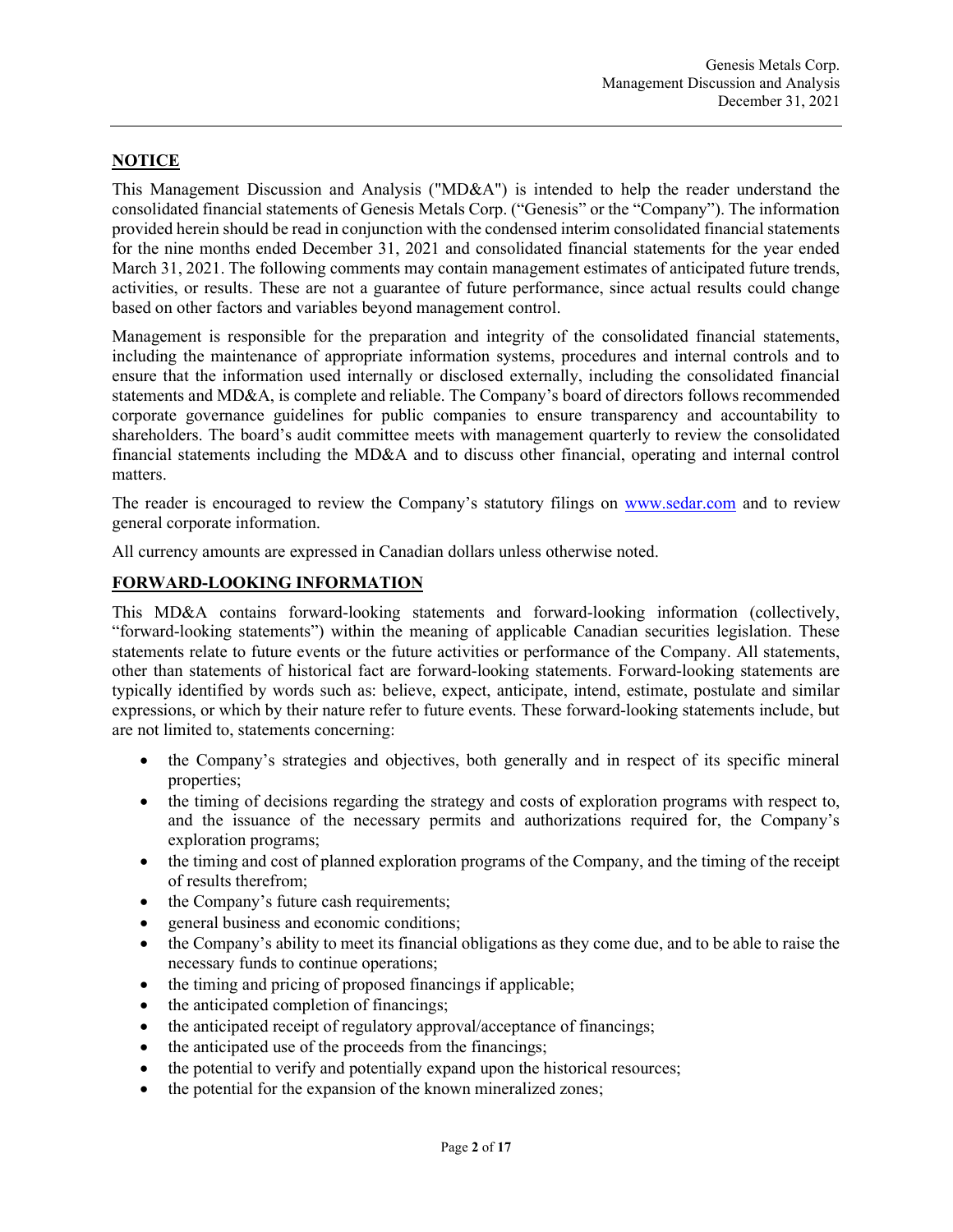• the potential for the amenability of mineralization to respond to proven technologies and methods for recovery of ore;

Although the Company believes that such statements are reasonable, it can give no assurance that such expectations will prove to be correct. Inherent in forward-looking statements are risks and uncertainties beyond the Company's ability to predict or control, including, but not limited to, risks related to the Company's inability to negotiate successfully for the acquisition of interests in mineral properties, the determination of applicable governmental agencies not to issue the exploration concessions applied for by the Company or excessive delay by the applicable governmental agencies in connection with any such issuances, the Company's inability to identify one or more economic deposits on its properties, variations in the nature, quality and quantity of any mineral deposits that may be located, the Company's inability to obtain any necessary permits, consents or authorizations required for its activities, to produce minerals from its properties successfully or profitably, to continue its projected growth, to raise the necessary capital or to be fully able to implement its business strategies, and other risks identified herein under "Risk Factors".

The Company cautions investors that any forward-looking statements by the Company are not guarantees of future performance, and that actual results are likely to differ, and may differ materially from those expressed or implied by forward looking statements contained in this MD&A. Such statements are based on a number of assumptions which may prove incorrect, including, but not limited to, assumptions about:

- the level and volatility of the prices for precious metals;
- general business and economic conditions;
- the timing of the receipt of regulatory and governmental approvals, permits and authorizations necessary to implement and carry on the Company's planned exploration programs;
- conditions in the financial markets generally, and with respect to the prospects for junior exploration precious metal companies specifically;
- the Company's ability to secure the necessary consulting, drilling and related services and supplies on favorable terms;
- the Company's ability to attract and retain key staff, and to retain consultants to provide the specialized information and skills involved in understanding the precious metal exploration, mining, processing and marketing businesses;
- the nature and location of the Company's mineral exploration projects, and the timing of the ability to commence and complete the planned exploration programs;
- the anticipated terms of the consents, permits and authorizations necessary to carry out the planned exploration programs and the Company's ability to comply with such terms on a cost-effective basis;
- the ongoing relations of the Company with government agencies and regulators and its underlying property vendors/optionees; and
- that the metallurgy and recovery characteristics of samples from certain of the Company's mineral properties are reflective of the deposit as a whole.

These forward-looking statements are made as of the date hereof and the Company does not intend and does not assume any obligation, to update these forward-looking statements, except as required by applicable law. For the reasons set forth above, investors should not attribute undue certainty to or place undue reliance on forward-looking statements.

Historical results of operations and trends that may be inferred from the following discussion and analysis may not necessarily indicate future results from operations. In particular, the current state of the global securities markets may cause significant reductions in the price of the Company's securities and render it difficult or impossible for the Company to raise the funds necessary to continue operations.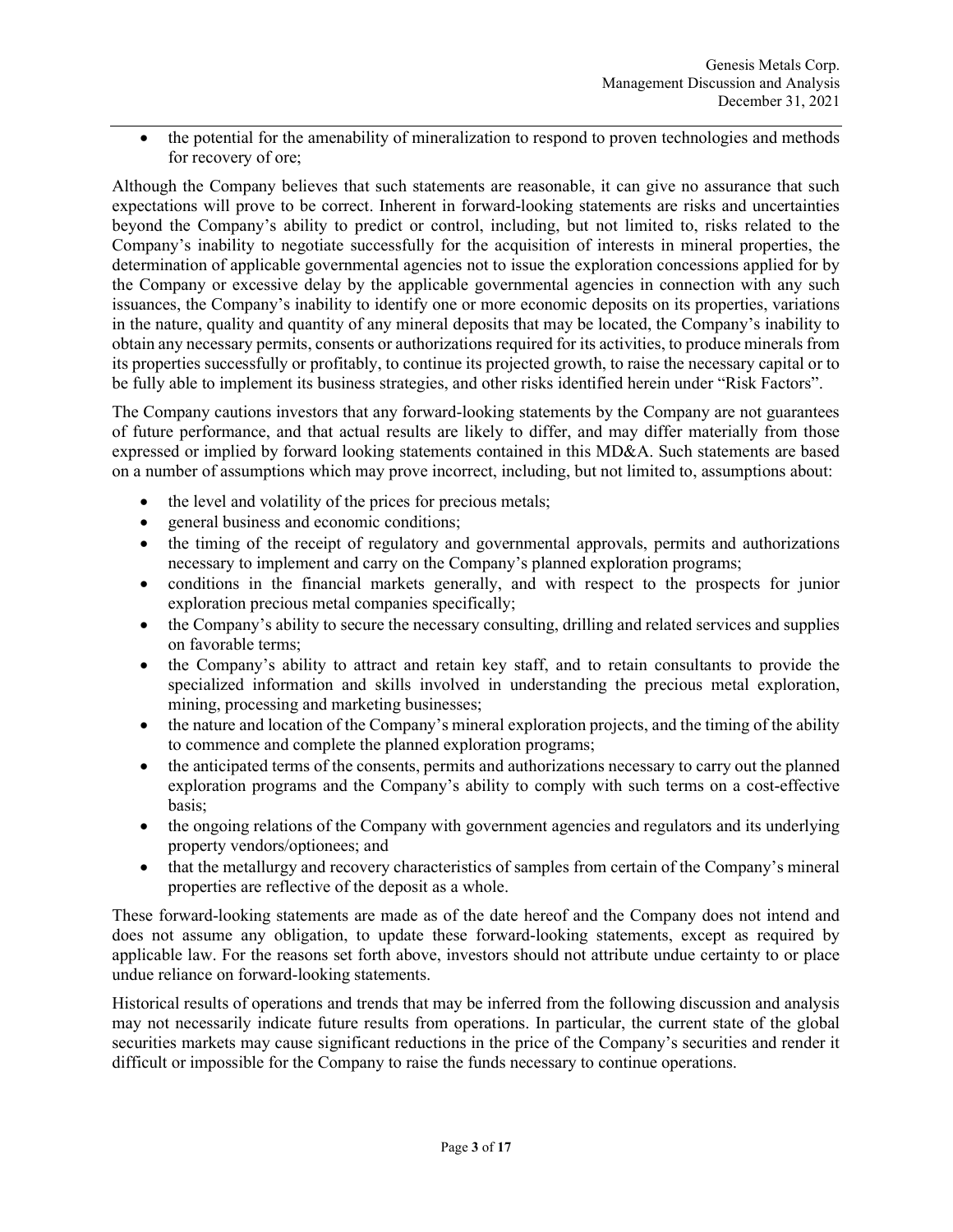The ongoing COVID-19 global pandemic has continued to adversely affect workforces, economies, and financial markets globally. To date there have been no adverse effects on the Company's business or ability to raise funds.

## COMPANY OVERVIEW AND OVERALL PERFORMANCE

The Company is a mineral exploration company involved in the acquisition and assessment of mineral properties in Canada. The Company does not have any producing mineral properties at this time. The Company is a reporting issuer in British Columbia, Alberta, Ontario, the Yukon Territory and the Northwest Territories and trades on the TSX Venture Exchange under the symbol GIS.

# HIGHLIGHTS AND RECENT DEVELOPMENTS

Highlights of the Company's activities, including financing, corporate and exploration, for the nine months ended December 31, 2021 and subsequent period up to the date of this MD&A are as follows:

 On April 21, 2021 the Company announced that it had commenced a minimum 3,000 metres drilling program to test a series of till covered exploration targets east of the Chevrier East Zone Deposit and to target additional high-grade areas of the Main Zone Deposit.

 On May 6, 2021, the Company completed a non-brokered private placement for gross proceeds of \$1,241,000. The Company issued 5,170,835 flow-through common shares at \$0.24 per share. The Company incurred cash finders' fees of \$75,414 and issued 285,250 finders' warrants. The warrants are exercisable at \$0.24 for a period of two years.

• During the nine months ended December 31, 2021, the Company granted  $1,625,000$  common share purchase options to consultants, directors, and officers. 400,000 options, granted on April 21, 2021, are exercisable at a price of \$0.24 for a period of three years, 1,075,000, granted on May 10, 2021, are exercisable at the same price of \$0.24 for a period of five years and 150,000, granted on July 5, 2021, are exercisable at the same price of \$0.24 for a period of five years.

 On June 30, 2021, Genesis announced it had completed a spring 2021 drill program totaling 4692 metres in 23 holes at its Chevrier Gold Project. The drilling included 1364 metres in 5 holes (including one hole that was abandoned 14 metres down hole and re-drilled) at the Main Zone deposit stepping out from GM20-80 which intersected 13.46 g/t gold over 8.90 metres starting at 114.80 metres down hole and including 25.44 g/t gold over 3.00 metres (see January 21, 2021 News Release), and, 3328 metres in 18 holes (including 1 hole that was restarted after encountering a fault at 76 metres down hole) testing new exploration targets east of the Chevrier East Deposit as described in the April 21, 2021 News Release.

The Company also announced it had contracted Geo Data Solutions GDS Inc. to complete a 2,602-line kilometre helicopter borne magnetic survey covering parts of the 290 square kilometre project not covered by the earlier airborne survey over the main Fancamp trend. A field program has commenced to follow-up areas with magnetic signatures consistent with interpreted gold-related structural traps with prospecting, mapping and sampling. Genesis has also expanded the size of its October Gold Project in Ontario by staking an additional 81 claims along its northern boundary to bring the overall project size to 254 square kilometres. The Company is planning an initial surface exploration program for 2021 to identify prospective gold targets on the large strategically located property. Genesis holds a right to acquire 100% interest in the entire October Gold Property, located in the Southern Swayze greenstone belt in Benton Township, Ontario. The property has prospective geology, structural setting and regional gold endowment.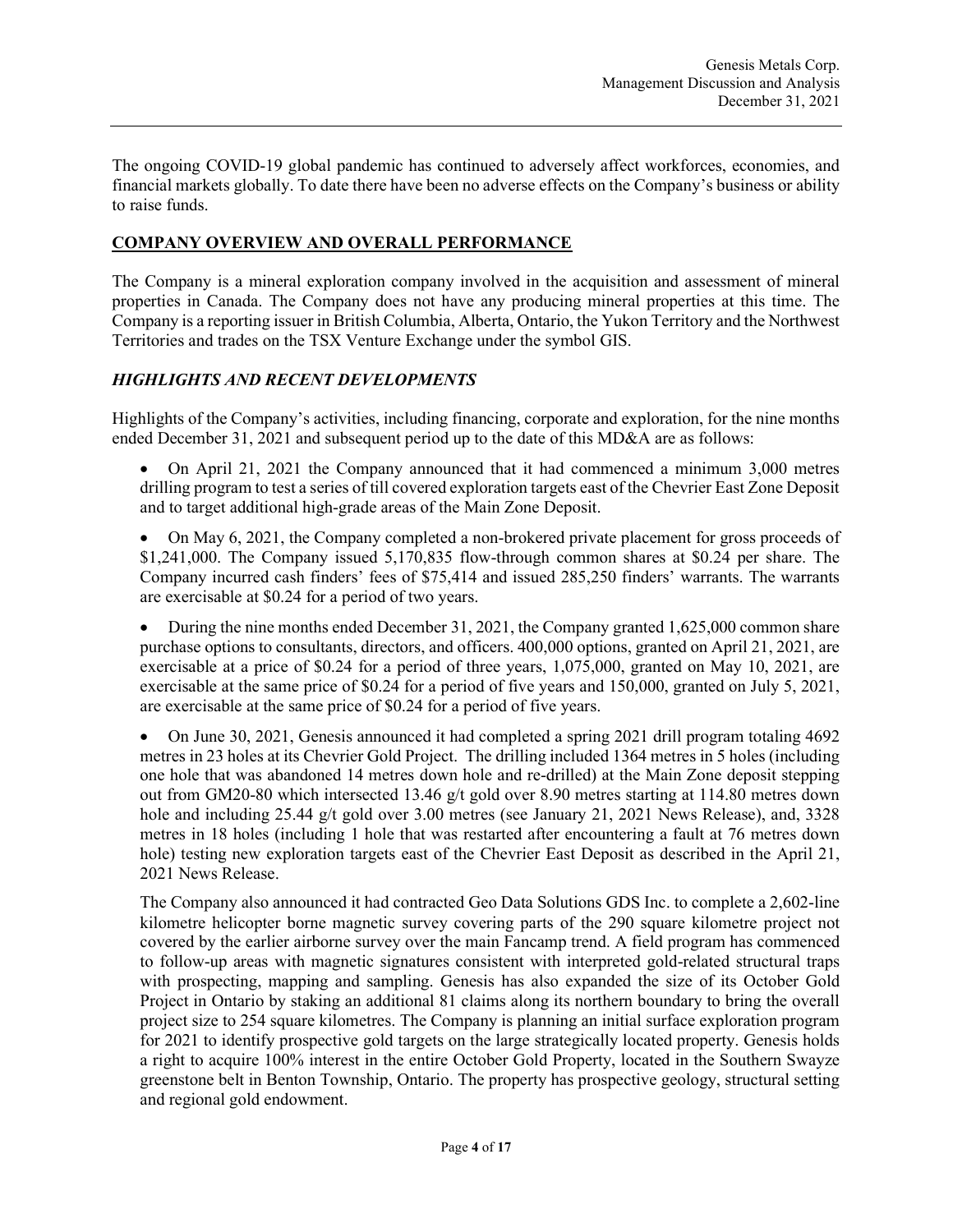On August 31, 2021, the Company reported that Muriel Dian de Mello has been appointed as CFO. In addition, drill results from the spring 2021 drilling program at the Chevrier project were reported. A total of 4880 metres in 23 holes were drilled. A total of 1468 metres in 5 holes (including one hole that was abandoned 14 metres down hole and re-drilled) were drilled at the Main Zone deposit stepping out from GM-20-80 which intersected 13.46 g/t gold over 8.90 metres starting at 114.80 metres down hole and including 25.44 g/t gold over 3.00 metres (see January 21, 2021 News Release). Highlights include\*:

- $11.97$  g/t gold over 6.00 metres in hole GM-21-112 starting at 130.00 metres down hole, within a wider zone assaying 3.49  $g/t$  gold over 24.00 metres starting at 122.50 metres down hole
- 4.49 g/t gold over 3.50 metres in hole GM-21-110 starting at 238.50 metres down hole, within a wider zone assaying 1.18  $g/t$  gold over 22.65 metres starting at 238.50 metres down hole
- $\bullet$  7.42 g/t gold over 1.25 metres in hole GM-21-109A starting at 198.00 metres down hole, within a wider zone assaying 2.63 g/t gold over 9.60 metres starting at 196.50 metres down hole

\*Insufficient drilling has been completed to definitively determine true thickness; true thickness is estimated to be between 67-97% for holes GM-21-109A to -112 based on angle to core axis and 3D interpretation

In addition, 3412 metres in 18 holes (including 1 hole that was restarted after encountering a fault at 76 metres down hole) were drilled to test a series of exploration targets in an overburden covered area east of the Chevrier East Deposit as described in the April 21, 2021 News Release. Although intervals of highly strained mafic to intermediate volcanic rocks, metasediments and mafic intrusives were observed, locally exhibiting alteration quartz-carbonate veining, only anomalous gold mineralization was identified.

- On September 28, 2021, the Company entered into a memorandum of understanding (MOU) with two First Nations regarding exploration activities on its October Gold project. The MOU sets out a framework to facilitate Genesis Metals' exploration activities on the October Gold project. As a part of these agreements the Company has issued a total of 100,000 units consisting of 100,000 common shares and 100,000 common share purchase warrants which allow the holder to acquire an additional common share for \$0.30 for a period of two years.
- On October 12, 2021, the Company completed a non-brokered private placement for gross proceeds of \$400,000. The Company issued 3,333,333 flow-through common shares at \$0.12 per share. The Company incurred cash finders' fees of \$39,876 and issued 266,666 finders' warrants The warrants are exercisable at \$0.18 for a period of two years.
- During the nine months ended December 31, 2021, a total of 9,287,292 warrants expired unexercised and 506,500 stock options were forfeited.
- Subsequent to the period ended December 31, 2021, 48,000 stock options expired unexercised.
- On January 24, 2022, the Company announced a new mineral resource estimate for the Main Zone at its Chevrier Gold Project and mineral inventories for the East and South Zones. Highlights include:

Main Zone Pit-Constrained Resource - 0.30 g/t gold cut-off

- Indicated Resource of 260,000 gold ounces (6.4 Mt at an average grade of 1.26  $g/t$  gold)
- Inferred Resource of 420,000 gold ounces (11.2 Mt at an average grade of 1.18  $g/t$  gold)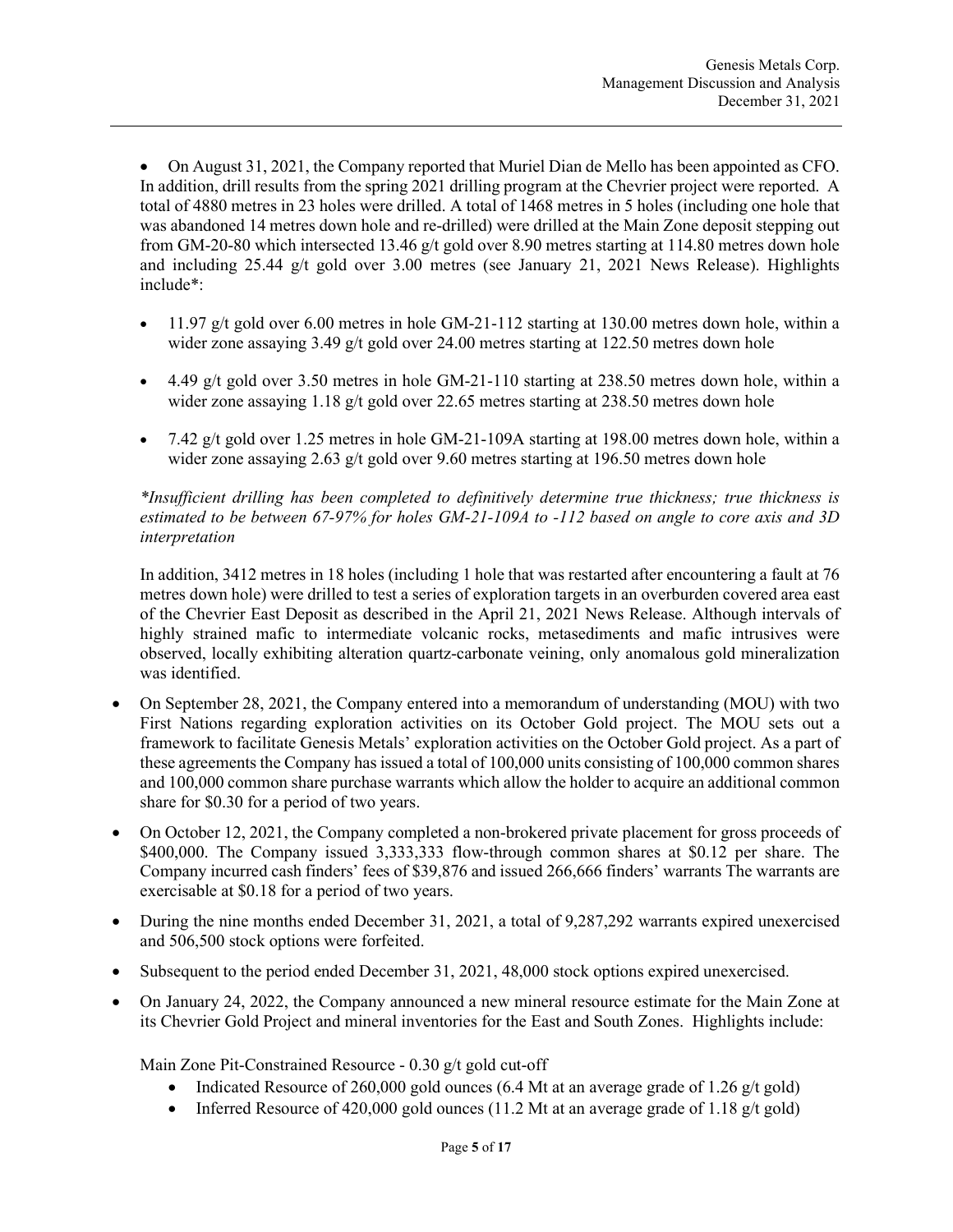Main Zone Underground Resource - 1.0 g/t gold cut-off

• Inferred Resource of 232,000 gold ounces (4.46 Mt at an average grade of 1.62  $g/t$  gold)

Independent consultant Susan Lomas, P.Geo. of Lions Gate Geological Consulting Inc. ("LGGC") was commissioned to complete the mineral resource estimate and the Technical Report on behalf of Genesis. Ms. Lomas is supervising the overall preparation of the Technical Report, which will be filed on SEDAR within 45 days of disclosure, is a Qualified Person ("QP") as defined by NI 43-101 and is independent of Genesis.

# MINERAL PROPERTIES AND EXPLORATION

### Chevrier Project, Quebec

The Chevrier Project is located 35 km to southwest of Chibougamau, Quebec. The property consists of 574 mostly contiguous mineral claims, for a total of 290 km<sup>2</sup> located in Hauy, Queylus, Fancamp and La Dauversière Townships, Province of Quebec. The property is centered near the junction of these four townships. A portion of the property surface is covered by two lakes. The claims give the holder an exclusive right to explore for and develop mineral substances in the public domain, except sand, gravel, clay and other loose deposits, on the land covered by the claims.

For easier reference, the Chevrier property (excluding claims acquired from Doctors and Tectonic, described below) has been divided into two sectors. The Diana block is located in the Southwestern quarter of the Queylus Township. The contiguous Diana-Obatogamau, Fancamp, Haufan, and Dolbo blocks are predominantly located in the Northeast sector of the Fancamp Township, with a few claims in the Southern half of the Hauy Township. The blocks of claims encountered, from Northeast to Southwest are described as follows:

- Diana block: consists of 69 claims covering an area of 1,104 hectares in Queylus Township. This block was held by Géonova (100%) with a royalty of 7.5% of the Net Proceeds of Production retained by Resources Diana Ltd.
- Diana-Obatogamau block: was 100% held by Géonova who had acquired it from INMET. This block consists of 82 claims covering an area of 1,312 hectares in the Fancamp and Hauy townships. Resources Diana Ltd, the original owner, still holds a royalty of 10% of the Net Profits of Production. Peter Smith and Charles Robbins hold each a 0.5% royalty of the Net Smelter Returns ("NSR"). These original contractual agreements are still in effect.
- Fancamp block: consists of 17 claims covering an area of 264 hectares in Fancamp Township. Géonova held 100% of this block and Fancamp Resources Inc. still holds a royalty of 10% of the Net Profits of Production.
- Haufan block: was held at 100% by Géonova, except for claim CL 5041860 which was held jointly by Géonova (10%) and Inmet (90%). The Haufan block consists of 30 claims located in the Fancamp Township and covers an area of 477 hectares.
- Dolbo block: consists of 41 claims covering an area of 656 hectares in Fancamp Township. This block was jointly held by Géonova (63.83%) and IamGold - Quebec (36.17%); the Company believes that Tawsho Mining had incurred sufficient expenditures, as outlined in the option agreement between Geonova and Inmet, to enable the Company to vest at 100% interest in these claims.
- Other: remaining claims are located in between and around those blocks and cover an area of 5,490 hectares in the four townships mentioned before.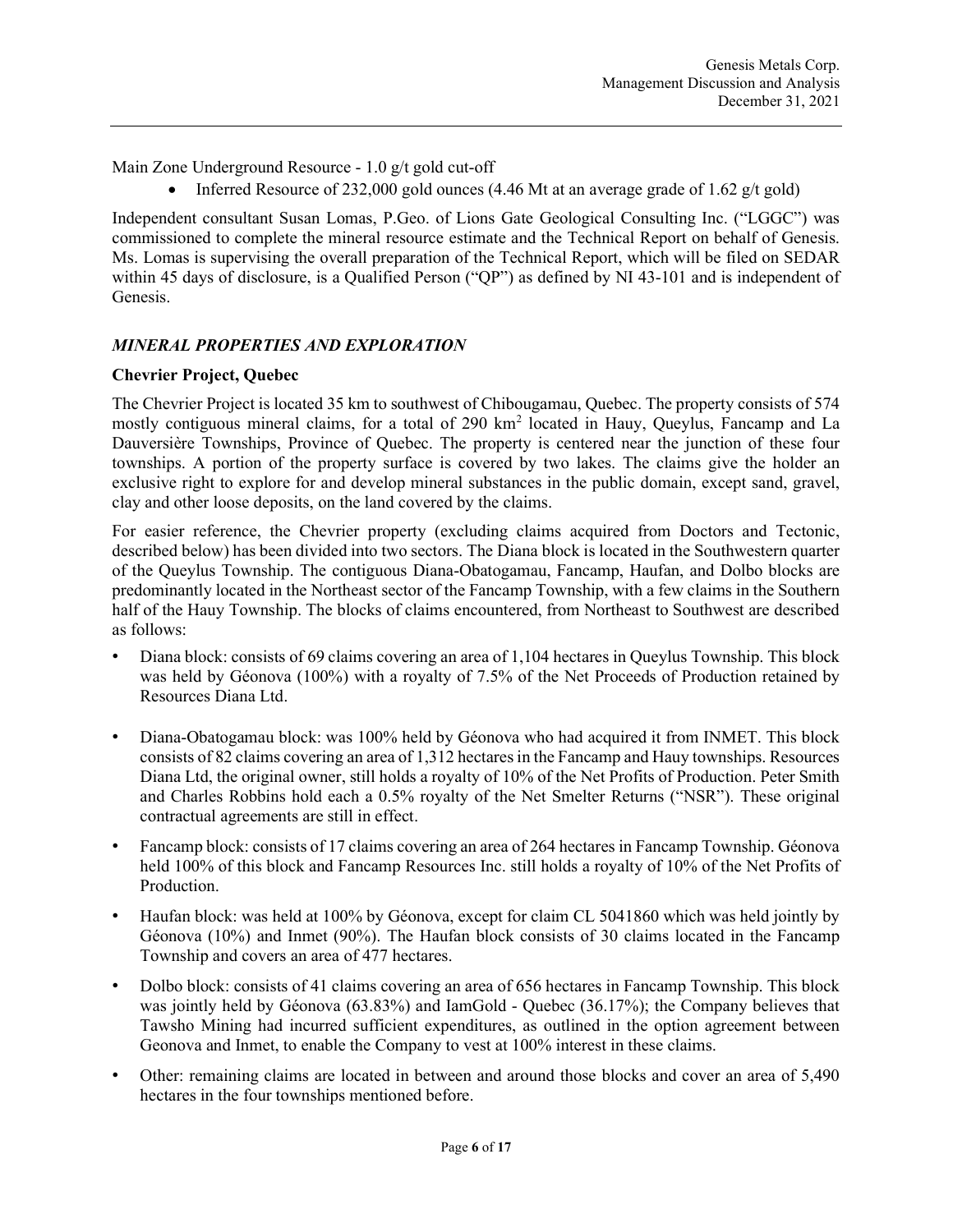In February 2017, the Company entered into a purchase agreement to acquire a 100% interest in the Hygrade Property from Les Ressources Tectonic Inc. ("Tectonic") by making a cash payment of \$25,000 (paid), issuing 33,333 common shares (issued), and granting a 2% NSR to Tectonic, which may be decreased to 1% at any time by paying Tectonic the sum of \$1,500,000. The Hygrade Property is comprised of 9 contiguous claims and represents an area of 254 ha (2.54km<sup>2</sup>). The acquisition of the Hygrade Property, located within the boundaries of the Company's Chevrier Project near Chibougamau, Quebec, allowed the Company to consolidate its land position at Chevrier.

In September 2017, the Company acquired a 100% interest in 111 claims from Doctors Investment Group Ltd ("Doctors"). The property is comprised of 4 groups of claims that are contiguous with the western and eastern boundaries of the northern half of the Company's Chevrier Project. The Company acquired an undivided 100% interest in the Property by:

- Making a cash payment to Doctors of \$25,000;
- Issuing 300,000 common shares of the Company to Doctors Investment Group; and
- Granting a 1% NSR to Doctors, which may be decreased to 0.5% at any time by paying Doctors the sum of \$750,000.

In March 2019, the Company entered into a binding purchase and sale agreement with Les Ressources Tectonic Inc. to acquire a 100% interest in the Trenholme Property. The Property is 6 km northwest of the Chevrier Project and comprised of 29 contiguous claims over 16.1 km<sup>2</sup>. Payment of \$15,000 cash and 40,000 common shares was made, as per the terms of the agreement. The Company can reduce a 2% net smelter royalty ("NSR") retained by Tectonic to 1% through a \$1,000,000 cash payment.

With the Trenholme property addition, the Chevrier Project has been expanded to 290km<sup>2</sup>.

During the year ended March 31, 2021, the Company made payments to the Quebec Ministry of Energy and Natural Resources to acquire additional claims expanding the Chevrier Gold Property area. There have been no new claims acquisition during the nine months ended December 31, 2021.

#### October Gold, Ontario

Genesis has made the requisite expenditures and cash payments to acquire a 100% interest in the October Gold project located in the southern Swayze greenstone belt in Benton Township, Ontario. Property title for the original portion of the property has not yet been transferred to the Company. The original vendors hold a 3% NSR, 2% of which can be purchased by the Company at any time for \$1 million. The 254.3 square kilometre property includes 31 square kilometres in 164 claims directly owned by Genesis. This project is located 35 km northwest of IAMGOLD Corporation and Sumitomo Metal Mining Co. Ltd.'s 's Cote Lake gold deposit and 50 km southeast of Newmont Corporation's Borden gold deposit. There was no exploration on the October Gold property during the year ended March 31, 2021.

During the nine months ended December 31, 2021, the Company entered into a memorandum of understanding (MOU) with two First Nations regarding exploration activities on its October Gold project in the Swayze greenstone belt, Ontario. In addition, it has further expanded the size of the property by an additional 46 claims and 1,000 hectares; the October Gold project now totals 1,276 claims covering 26,430 hectares (264.3 square kilometres). The Company has signed MOU's with both the Flying Post First Nation, part of the Wabun Tribal Council, and the Chapleau Cree First Nation. The MOU sets out a framework to facilitate Genesis Metals' exploration activities on the October Gold project. As a part of these agreements the Company has issued a total of 100,000 units consisting of 100,000 common shares and 100,000 common share purchase warrants which allow the holder to acquire an additional common share for \$0.30 for a period of two years.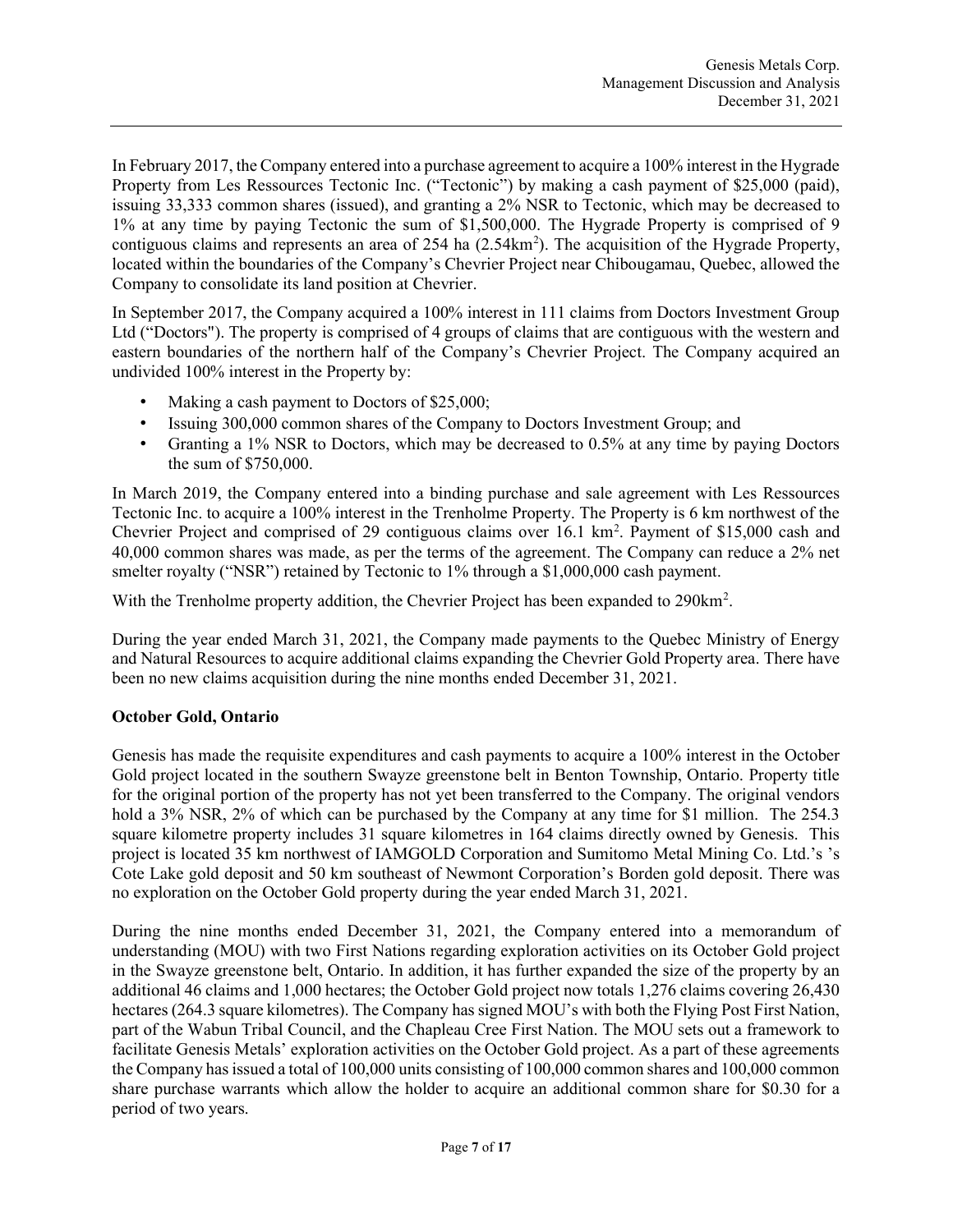### Qualified Person and QA/QC

Mineral exploration at all of the Company's mineral properties is performed under the supervision of Andre Liboiron, P.Geo, Exploration Manager for the Company; a Qualified Person as defined by NI 43-101. Quality control for field sampling and drill samples covers complete chain of custody of samples, including handling procedures and analytical work as well as the insertion of standard and blank materials. The QA/QC program also includes data verification procedures.

### COMPANY PERFORMANCE

The Company's objective is to undertake mineral exploration on properties assessed to be of merit and to discover and define mineral resources that have potential to be economically exploited. The primary metals being targeted by the Company are precious metals with a focus on gold.

The Company's exploration of its mineral properties is driven by synthesizing all available data, conducting field work to refine drill targets and quickly moving to drilling to delineate new gold discoveries. The Company expects to obtain financing in the future primarily through further equity financing.

The Company's net loss for the nine months ended December 31, 2021 totaled \$1,991,231 (2021 -\$2,452,405), a loss of \$0.04 (2021 - \$0.05 per share). Total assets were \$3,631,667 as at December 31, 2021 (March 31, 2021 - \$4,868,938). The Company's cash was \$1,927,027 as at December 31, 2021 (March 30, 2021 - \$3,089,455).

The Company expenses all exploration and evaluation expenditures as incurred. Acquisition costs, including option payments, are capitalized to individual properties until the property to which those costs are related is placed into production, sold, or abandoned. The decision to abandon a property is largely determined from exploration results and the amount and timing of the Company's write-offs of capitalized mineral property costs will vary in a fiscal period from one year to the next and typically cannot be predicted in advance. The carrying value of the mineral properties was \$1,492,368 as at December 31, 2021 (March 31, 2021 - \$1,492,368).

|                                    | Year ended<br><b>March 31, 2021</b> | Year ended<br><b>March 31, 2020</b> | <b>Year ended</b><br><b>March 31, 2019</b> |
|------------------------------------|-------------------------------------|-------------------------------------|--------------------------------------------|
| <b>Total Revenue</b>               | Nil                                 | Nil                                 | Nil                                        |
| Comprehensive Loss for the Year    | (3, 143, 137)                       | (3,294,831)                         | (2,193,906)                                |
| Loss per Share – Basic and Diluted | (0.06)                              | (0.12)                              | (0.13)                                     |
| <b>Total Assets</b>                | 4,868,938                           | 4,857,658                           | 2,100,223                                  |
| Total Long-Term Financial          |                                     |                                     |                                            |
| Liabilities                        | Nil                                 | N <sub>il</sub>                     | Nil                                        |

## SELECTED ANNUAL INFORMATION

#### RESULTS OF OPERATIONS

The following analysis discusses the variations in the Company's results, however, as with most junior mineral exploration companies, the results of operations (including net losses) are not the main factor in establishing the financial health of the Company. Of additional significance are the exploration and evaluation assets in which the Company has, or may earn an interest, its working capital and how many shares it has outstanding.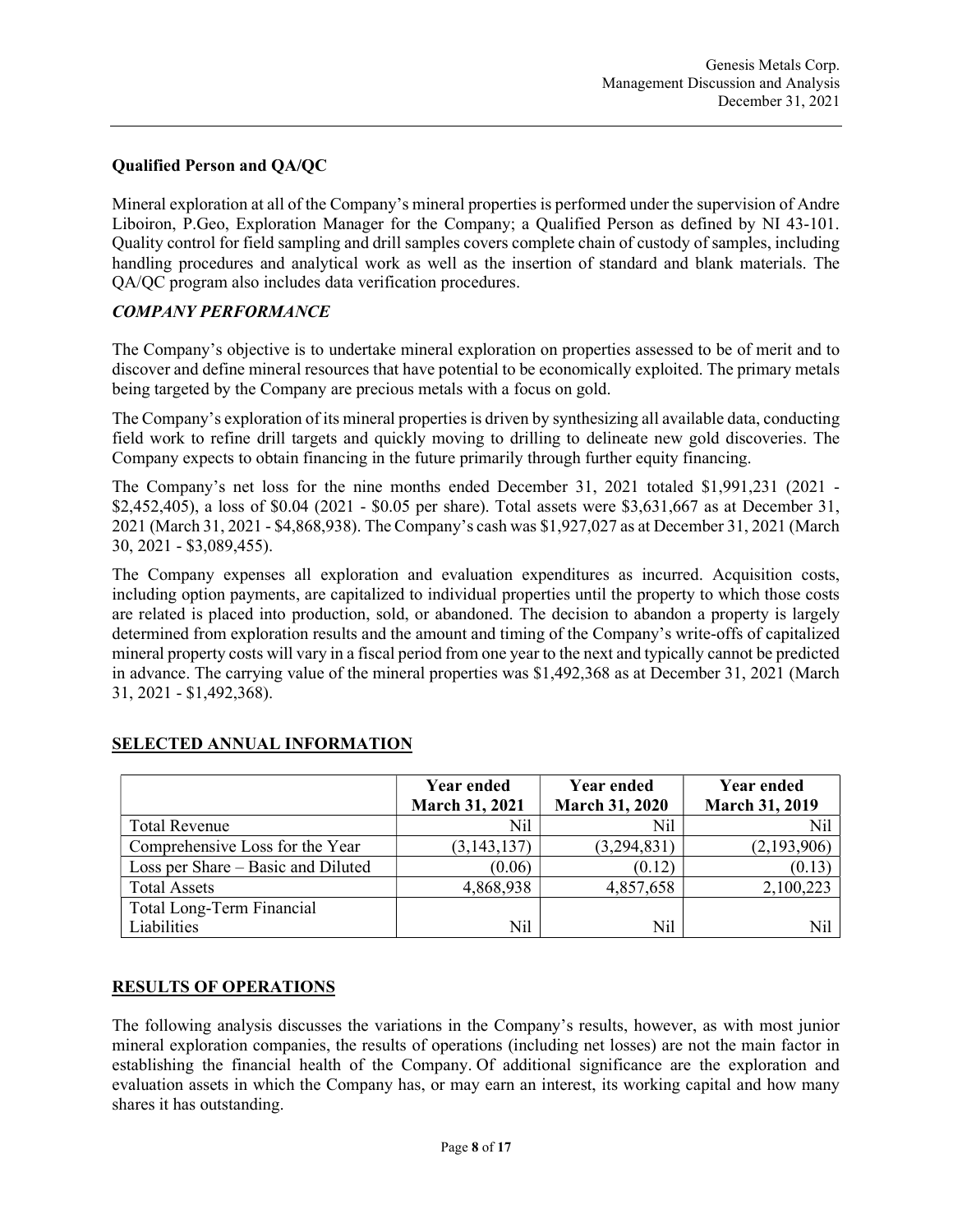The variations seen over the years are primarily a result of the level of activity of the Company's ongoing property evaluation program and the timing and results of the Company's exploration activities on its then current properties. There are no general trends regarding the Company's annual results, and the Company's business of mineral exploration is not currently seasonal, as it can work on the Quebec and Ontario properties year-round. Results can vary significantly depending on whether the Company has abandoned any properties or granted any stock options, and these are the factors that account for material variations in the Company's net losses, none of which are predictable.

The write-off of exploration and evaluation assets can also have a material effect on results as and when they occur. General operating costs other than the specific items noted below tend to be quite similar from period to period.

### Nine months ended December 31, 2021 compared with the Nine Months Ended December 31, 2020

The Company's net loss for the nine months ended December 31, 2021 totaled \$1,991,231 (2021 – \$2,452,405) or \$0.04 (2021 – \$0.05) per share. The variances from the prior period were primarily due to the following items:

- Geological exploration costs of  $$2,004,551 (2021 $1,776,066)$  due to high volume of exploration activities and ongoing drilling program.
- Investor relations of \$77,018 (2021 \$531,393) due to a significant decrease in the Company's marketing and promotional activities.
- Share-based payments of \$216,576 (2021 \$429,056) due to granting of share options.

## Three Months Ended December 31, 2021 ("Q3-2022") Compared with the Three Months Ended December 31, 2020 ("Q3-2021")

The Company's net loss for the three months ended December 31, 2021 totaled \$317,924 (Q3-2021 –  $$734,548$ ) or  $$0.01$  (Q3-2021 –  $$0.01$ ) per share. The variances from the prior period were primarily due to the following items:

- Geological exploration costs of \$231,564 (Q3 2021 \$848,966) due to a lower volume of exploration activities and ongoing drilling program in this quarter as compared to the same period last year.
- Investor relations of \$9,538 (Q3 2021 \$134,534) due to a significant decrease in the Company's marketing and promotional activities.

## Summary of Quarterly Results

|                     | <b>Quarter Ended</b><br>December 31, | <b>Quarter Ended</b><br>September 30, | <b>Quarter Ended</b><br><b>June 30,</b> | <b>Quarter Ended</b><br>March 31, |
|---------------------|--------------------------------------|---------------------------------------|-----------------------------------------|-----------------------------------|
|                     | 2021                                 | 2021                                  | 2021                                    | 2021                              |
| Net Loss            | \$317,924                            | \$431,148                             | \$1,242,159                             | \$690,732                         |
| Net Loss per Share  |                                      |                                       |                                         |                                   |
| (Basic and Diluted) | \$0.01                               | \$0.02                                | \$0.02                                  | \$0.01                            |
| <b>Total Assets</b> | \$3,631,667                          | \$3,950,310                           | \$4,466,043                             | \$4,868,938                       |
| Number of shares    |                                      |                                       |                                         |                                   |
| outstanding*        | 62,934,258                           | 59,600,925                            | 59,500,925                              | 54,330,090                        |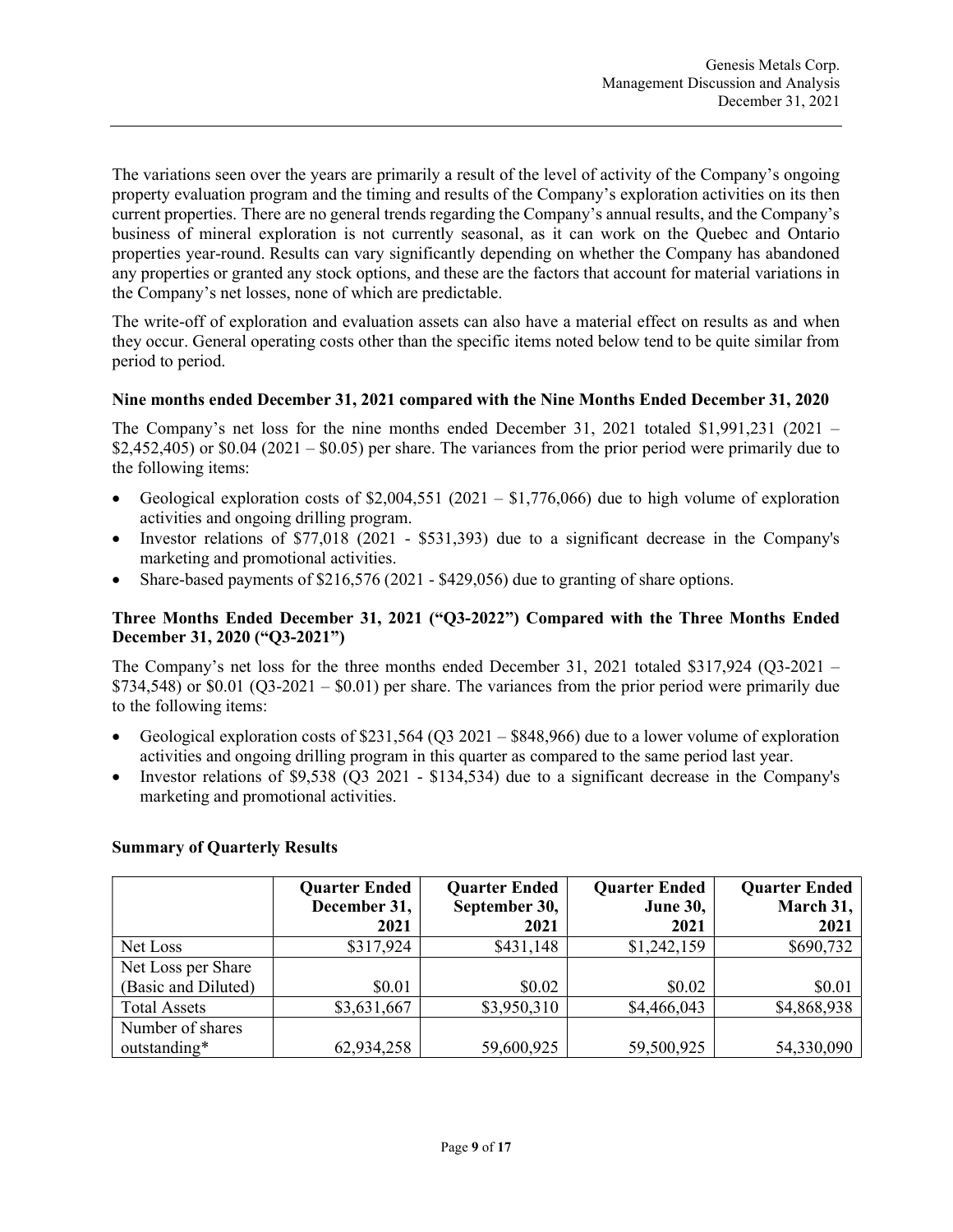|                     | <b>Quarter Ended</b><br>December 30,<br><b>2020</b> | <b>Quarter Ended</b><br>September 30,<br>2020 | <b>Quarter Ended</b><br><b>June 30,</b><br>2020 | <b>Quarter Ended</b><br>March 31,<br>2020 |
|---------------------|-----------------------------------------------------|-----------------------------------------------|-------------------------------------------------|-------------------------------------------|
| Net Loss            | \$734,548                                           | \$1,054,045                                   | \$663,812                                       | \$1,121,431                               |
| Net Loss per Share  |                                                     |                                               |                                                 |                                           |
| (Basic and Diluted) | \$0.01                                              | \$0.022                                       | \$0.015                                         | \$0.05                                    |
| <b>Total Assets</b> | \$4,947,053                                         | \$6,212,248                                   | \$4,111,422                                     | \$4,857,658                               |
| Number of shares    |                                                     |                                               |                                                 |                                           |
| outstanding*        | 52,050,364                                          | 52,050,364                                    | 43,796,378                                      | 43,756,566                                |

\*The Company completed a consolidation of the issued shares on a five (5) to one (1) basis on Dec 16, 2019. All references to common shares, warrants, stock options and amounts per share in this MD&A and the consolidated financial statements reflect the share consolidation.

#### Mineral Property Exploration and Evaluation Expenditures

|                         | <b>Quarter Ended</b><br>December 31,<br>2021 | <b>Quarter Ended</b><br>September 30,<br>2021 | <b>Quarter Ended</b><br><b>June 30, 2021</b> | <b>Quarter Ended</b><br><b>March 31, 2021</b> |
|-------------------------|----------------------------------------------|-----------------------------------------------|----------------------------------------------|-----------------------------------------------|
| <b>Chevrier Project</b> | 19.998                                       | \$359,179                                     | \$1,275,160                                  | \$469,378                                     |
| October Gold            | 211,566                                      | \$127,497                                     | \$11,150                                     | \$7,518                                       |
| Total                   | 231,564                                      | \$486,676                                     | \$1,286,311                                  | \$476,896                                     |

|                         | <b>Quarter Ended</b><br>December 31,<br>2020 | <b>Quarter Ended</b><br>September 30,<br>2020 | <b>Quarter Ended</b><br><b>June 30, 2020</b> | <b>Quarter Ended</b><br><b>March 31, 2020</b> |
|-------------------------|----------------------------------------------|-----------------------------------------------|----------------------------------------------|-----------------------------------------------|
| <b>Chevrier Project</b> | \$848,966                                    | \$584,101                                     | \$342,999                                    | \$473,376                                     |
| October Gold            | $\overline{\phantom{0}}$                     |                                               |                                              |                                               |
| Total                   | \$848,966                                    | \$584,101                                     | \$342,999                                    | \$473,376                                     |

## LIQUIDITY

The Company's ability to meet its obligations and its ability to finance exploration and development activities depends on its ability to raise cash through the issuance of common shares pursuant to private placements, the exercise of warrants and stock options. Capital markets may not always be receptive to offerings of new equity from treasury or debt, whether by way of private placements or public offerings. This may be further complicated by the limited liquidity for the Company's shares, restricting access to some institutional investors. The Company's growth and success is dependent on additional external sources of financing, which may not be available on acceptable terms, particularly in the current economic environment that is unfavorable to exploration companies.

At December 31, 2021 the Company had a cash and cash equivalent balance of \$1,927,027 compared to a cash and cash equivalent balance of \$3,089,455 at March 31, 2021. Working capital at December 31, 2021 was \$1,833,184 compared to working capital of \$2,495,956 at March 31, 2021.

The net change in cash position at December 31, 2021 compared to March 31, 2021 was a decrease of  $$1,162,428$  (Q3 2021 – increase of \$373,751), due the following activities:

 Cash used in operating activities for the nine months ended December 31, 2021 was \$2,681,459 (Q3 2021 - \$2,646,579). Cash was mostly spent on exploration work, management, consulting, and general and administrative costs.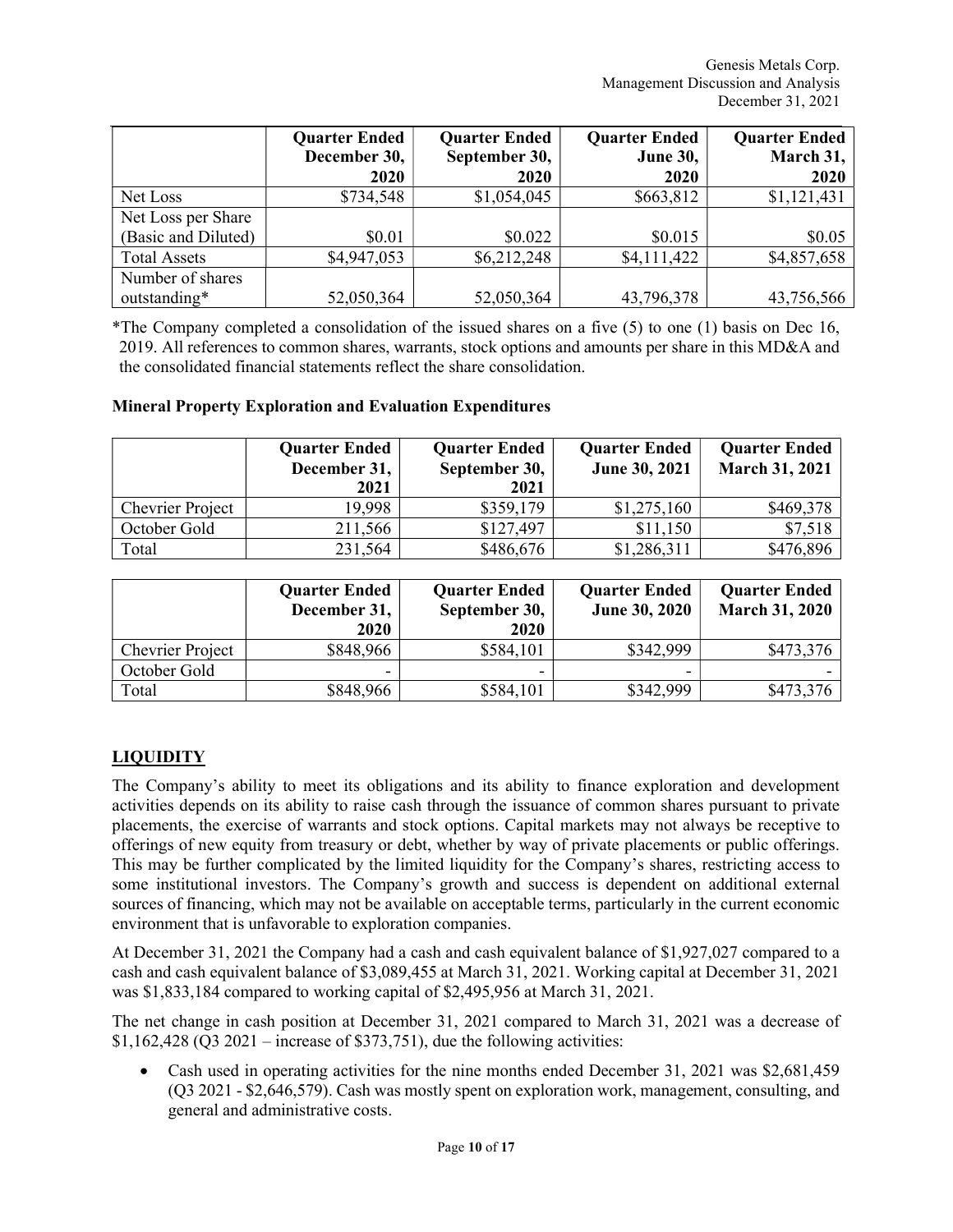- Investing activities generated for the nine months ended December 31, 2021 was  $\text{Nil}$  (Q3 2021 \$Nil) as no new claims were acquired.
- Financing activities provided for the nine months ended December 31, 2021 was \$1,519,031 (Q3) 2021 - \$3,020,330), resulting from the private placements closed during May and October 2021.

### Requirement of Additional Equity Financing

The Company's principal activity is exploration for minerals and the definition by drilling of potentially economic resources. The recoverability of the amounts shown for mineral properties is ultimately dependent upon the existence of economically recoverable reserves, securing and maintaining title and beneficial interest in the mineral properties, obtaining necessary financing to explore and develop the mineral properties, entering into agreements with others to explore and develop the mineral properties, and upon future profitable production or proceeds from disposition of the mineral properties. The amounts shown as mineral properties represent acquisition costs incurred to date, less amounts recovered from third parties and impairment charges, and do not necessarily represent future values.

The Company has no operating revenue and has a history of losses. In addition, the Company has exploration expenditure commitments on its properties as disclosed in Note 7 of the financial statements. The ability of the Company to carry out its planned business objectives is dependent on its ability to raise adequate financing from lenders, shareholders and other investors and/or generate operating profits and positive cash flows.

In order to finance the Company's exploration programs and to cover administrative and overhead expenses, the Company raises money through equity sales. Many factors influence the Company's ability to raise funds, including the health of the resource market, the climate for mineral exploration investment, the Company's track record, and the experience and caliber of its management.

## CAPITAL RESOURCES

As at December 31, 2021, the Company's share capital was \$28,621,271 (March 31, 2021 - \$27,548,329) representing 62,934,258 issued and outstanding common shares without par value. Share-based payments reserve was \$4,552,455 (March 31, 2021 - \$4,300,040). The deficit totaled \$29,838,428 as at December 31, 2021 (March 31, 2021 - \$27,847,197). Accordingly, net assets were \$3,335,298 as at December 31, 2021 (March 31, 2021 - \$4,001,172).

## RISK FACTORS

The Company is in the business of acquiring, exploring and, if warranted, developing and exploiting natural resource properties. A number of risk factors will apply due to the nature of the Company's proposed business and the present stage of exploration of its mineral properties (which are primarily early stage exploration properties with no known resources or reserves); refer to the Company's condensed interim consolidated financial statements for the nine months ended December 31, 2021 and the annual financial statements for the year ended March 31, 2021 for more details.

#### OFF-BALANCE SHEET ARRANGEMENTS

The Company does not have any off-balance sheet arrangements as at December 31, 2021 and to the date of this MD&A.

## PROPOSED TRANSACTIONS

There were no proposed transactions as at December 31, 2021 and to the date of this MD&A.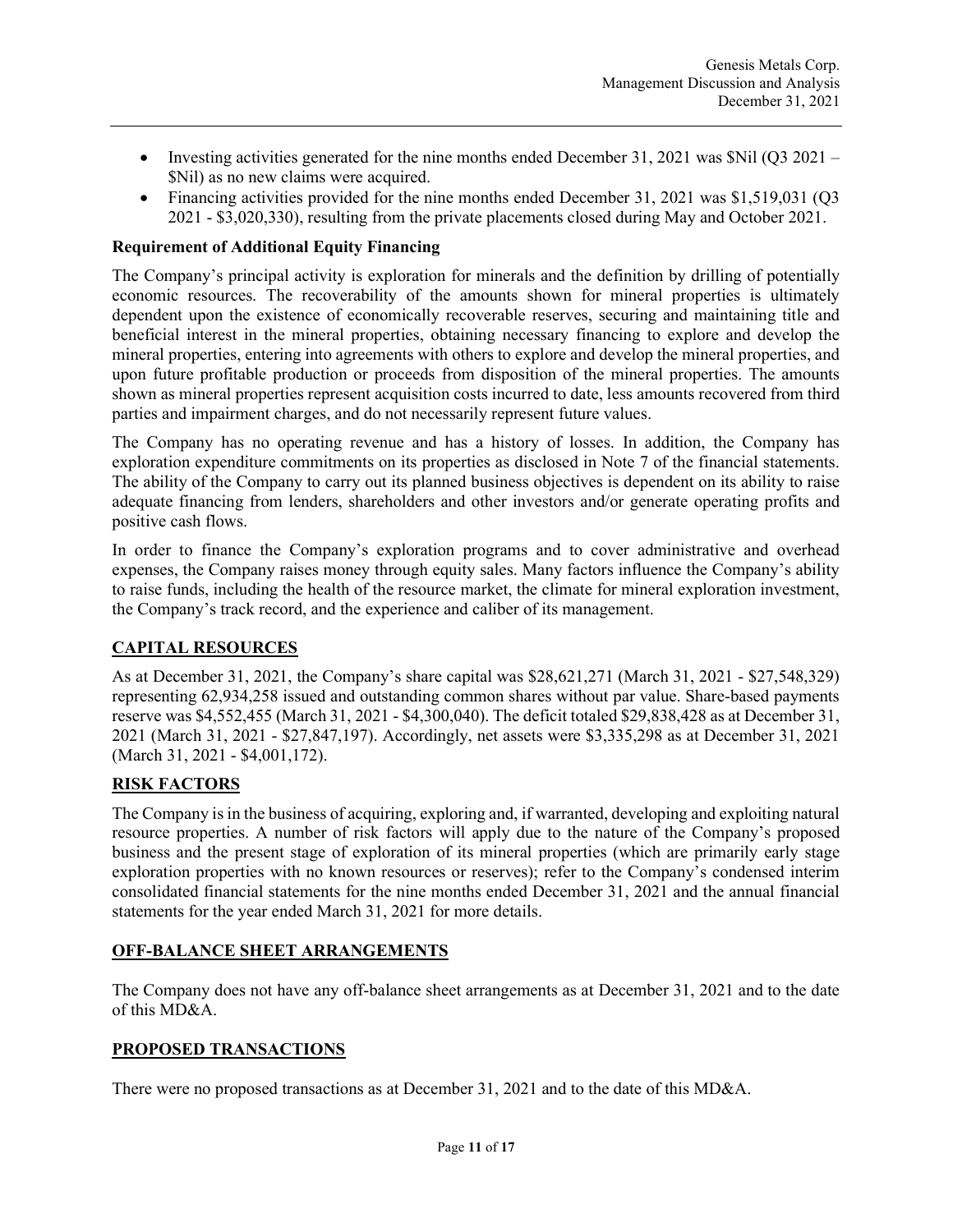#### ADDITIONAL DISCLOSURE FOR VENTURE ISSUERS WITHOUT SIGNIFICANT REVENUE

Additional disclosure concerning the Company's general and administrative expenses and resource property costs is provided in the Company's Statements of Loss and Comprehensive Loss contained in its consolidated financial statements for the nine months ended December 31, 2021 that is available on the Company's website at www.genesismetalscorp.com or on its SEDAR Page accessed through www.sedar.com.

#### OUTSTANDING SHARE DATA

The Company's authorized capital is unlimited common shares without par value and unlimited preferred shares without par value. As at the date of this MD&A, the following common shares, options and share purchase warrants were outstanding:

|                                                | # of Units | <b>Exercise</b><br>Price | <b>Expiry Date</b> |
|------------------------------------------------|------------|--------------------------|--------------------|
| Issued and Outstanding Common<br><b>Shares</b> | 62,934,258 |                          |                    |
| Stock options                                  | 15,000     | \$1.00                   | February 27, 2022  |
|                                                | 200,000    | \$0.50                   | July 11, 2022      |
|                                                | 20,000     | \$0.50                   | August 8, 2023     |
|                                                | 235,500    | \$0.50                   | December 11, 2023  |
|                                                | 330,000    | \$0.50                   | January 14, 2024   |
|                                                | 400,000    | \$0.24                   | April 21, 2024     |
|                                                | 50,000     | \$0.50                   | May 30, 2024       |
|                                                | 20,000     | \$0.50                   | August 5, 2024     |
|                                                | 1,800,000  | \$0.27                   | December 20, 2024  |
|                                                | 1,460,000  | \$0.28                   | September 1, 2025  |
|                                                | 1,050,000  | \$0.24                   | May 10, 2026       |
|                                                | 150,000    | \$0.24                   | July 5, 2026       |
| Warrants                                       | 35,000     | \$0.50                   | March 9, 2022      |
|                                                | 61,460     | \$0.45                   | August 5, 2022     |
|                                                | 70,448     | \$0.42                   | August 5, 2022     |
|                                                | 1,796,796  | \$0.42                   | August 5, 2022     |
|                                                | 1,139,863  | \$0.30                   | March 5, 2023      |
|                                                | 285,250    | \$0.24                   | May 6, 2023        |
|                                                | 100,000    | \$0.30                   | September 28, 2023 |
|                                                | 1,666,666  | \$0.18                   | October 12, 2023   |
|                                                | 266,666    | \$0.12                   | October 12, 2023   |
| <b>Fully Diluted</b>                           | 74,086,907 |                          |                    |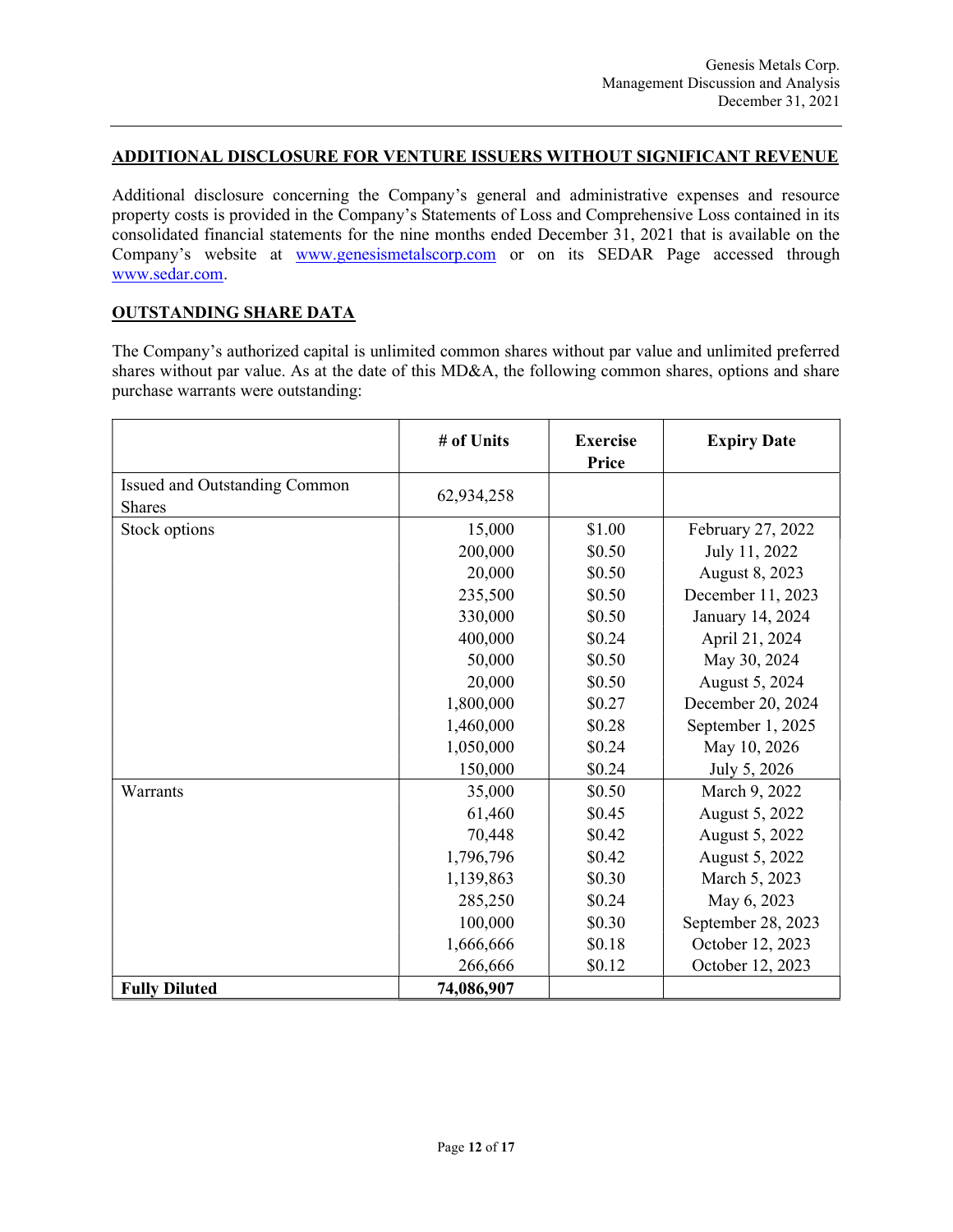### TRANSACTIONS WITH RELATED PARTIES

(a) Transactions:

Key management personnel consist of directors and senior management including the President and Chief Executive Officer ("CEO"), Chief Financial Officer ("CFO") or companies controlled by them.

The Company paid or accrued the following amounts to key management personnel:

|                          | Nine months ended | Nine Months Ended |
|--------------------------|-------------------|-------------------|
|                          | December 31, 2021 | December 31, 2020 |
| Consulting and salaries  | 230,000           | 232,024           |
| Director fees            | 40,500            | 59,100            |
| Share-based compensation | 88,058            | 291,857           |
|                          | 358,558           | 582,981           |

|                                          | December 31, 2021 | March 31, 2021 |
|------------------------------------------|-------------------|----------------|
| Consulting, management fees and salaries | 6.000             | 23,332         |
| Director fees                            | 48.130            | 47,230         |
|                                          | 54.130            | 70,562         |

Amounts due to related parties are unsecured, have no fixed repayments, and are non-interest bearing.

#### (a) Other related party transactions:

The following are transactions with a company owned by close family of a director:

|                          | Nine months ended | Nine Months Ended |
|--------------------------|-------------------|-------------------|
|                          | December 31, 2021 | December 31, 2020 |
| Consulting fees          | 47,300            | 48,000            |
| Office rent              | 18,996            | 10,955            |
| Share-based compensation | 3.261             | 6,236             |
|                          | 69.557            | 65.191            |

#### **COMMITMENTS**

On May 29, 2019, the Company issued 132,222 flow-through shares and, as a result, committed to spend \$59,500 in qualifying expenditures in 2019 and 2020. As at March 31, 2021, this commitment was fulfilled.

On December 31, 2019, the Company completed a non-brokered private placement of 2,843,750 flowthrough shares committing to spend \$910,000 in qualifying expenditures by December 2020. As at March 31, 2021, this commitment was fulfilled.

On March 9, 2020, the Company completed a non‐brokered private placement of 2,000,000 flow-through shares committing to spend \$1,000,000 in qualifying flow-through expenditures by December 2021. As at March 31, 2021, the Company fulfilled the commitment.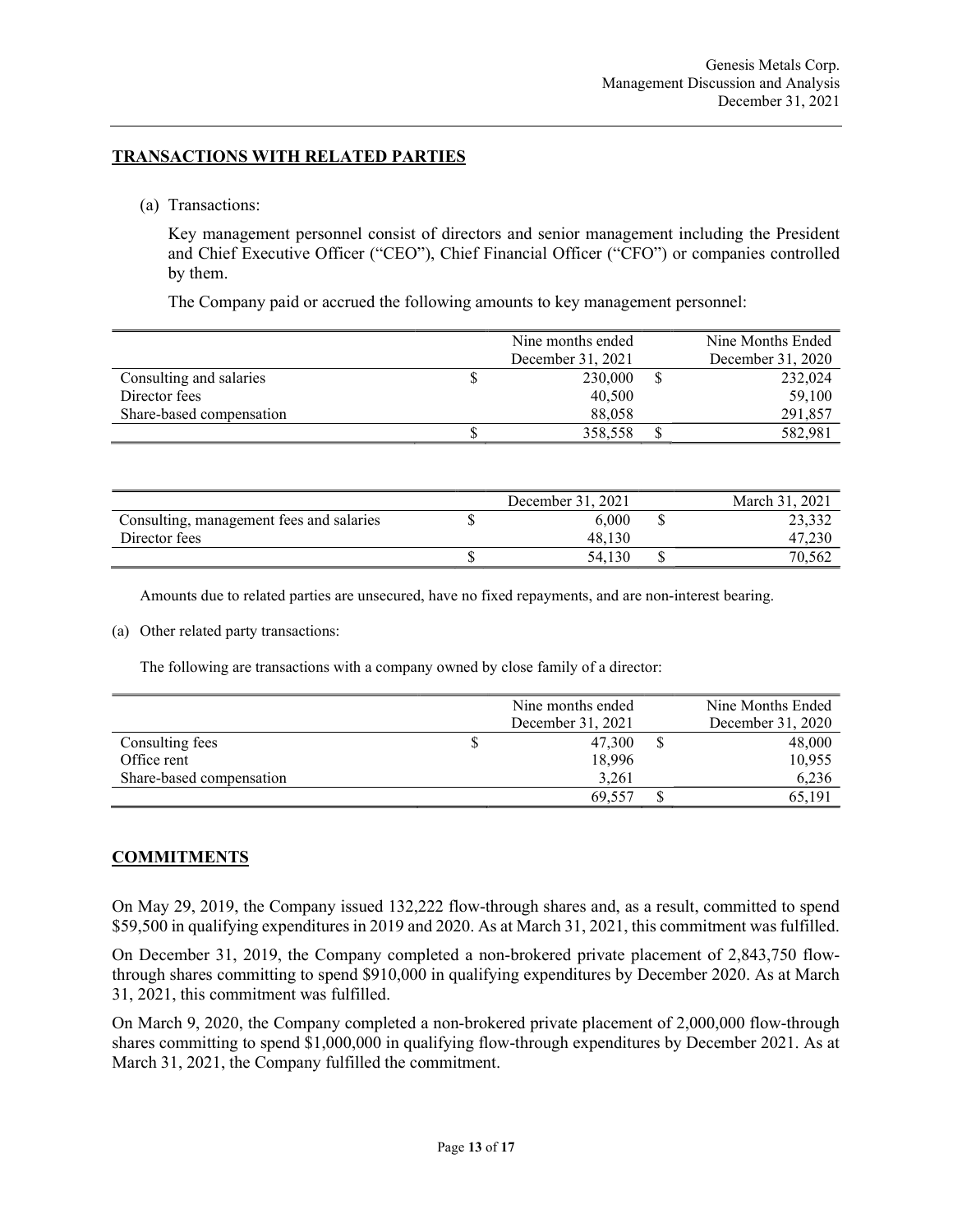On August 5, 2020, the Company completed a non‐brokered private placement of 4,453,764 flow-through shares at a price of \$0.45 per share for gross proceeds of \$2,004,194. As at September 30, 2021, the Company fulfilled the commitment.

On May 10, 2021, the Company completed a non‐brokered private placement of 5,170,835 flow-through shares at a price of \$0.24 per share for gross proceeds of \$1,241,000. This commitment has not been fulfilled yet with \$392,808 to be spent by December 31, 2022. (For further details, see Note 7 of the consolidated financial statements for the nine months ended December 31, 2021).

On October 12, 2021, the Company completed a non‐brokered private placement of 3,333,333 flow-through shares at a price of \$0.12 per share for gross proceeds of \$400,000. This commitment has not been fulfilled yet with \$340,142 to be spent by December 31, 2022. (For further details, see Note 7 of the consolidated financial statements for the nine months ended December 31, 2021).

### ACCOUNTING POLICIES AND ESTIMATES

Significant judgments are used in the Company's assessment of its ability to continue as a going concern which is described in Note 1 of the financial statements. Significant accounting estimates are used in the determination of fair value and value in use for purposes of the recoverability of the carrying value of mineral properties, determination of reclamation obligations, valuation of share-based payments, and the valuation of deferred income taxes. These estimates involve considerable judgment and are, or could be, affected by significant factors that are out of the Company's control. Actual results may differ from these estimates.

#### Exploration and Evaluation Expenditures

The Company is in the process of exploring its mineral property interests and has not yet determined whether these properties contain ore reserves that are economically recoverable.

All costs related to the acquisition of mineral properties, including option payments, are capitalized on an individual prospect basis. Amounts received for the sale of mineral properties and for option payments are treated as reductions of the cost of the property, with payments in excess of capitalized costs recognized in profit or loss. The recoverability of the amounts capitalized for the undeveloped mineral properties is dependent upon the determination of economically recoverable ore reserves, confirmation of the Company's interest in the underlying mineral claims, the ability to obtain the necessary financing to complete their development, and future profitable production or proceeds from the disposition thereof. Subsequent recovery of the resulting carrying value depends on successful development or sale of the mineral property. If a mineral property does not prove viable, all unrecoverable costs associated with the project net of any impairment provisions are written off.

Exploration and evaluation expenditures are recognized in profit or loss. Costs incurred before the Company has obtained legal rights to explore on areas of interest are recognized in profit or loss. Expenditures incurred by the Company in connection with the exploration and evaluation of mineral resources after the technical feasibility and commercial viability of extracting a mineral resource are demonstrable are capitalized.

From time to time, the Company may acquire or dispose of properties pursuant to the terms of option agreements. Due to the fact that options are exercisable entirely at the discretion of the optionee, the amounts payable or receivable are not recorded. Option payments are recorded as mineral property costs or recoveries when the payments are made or received.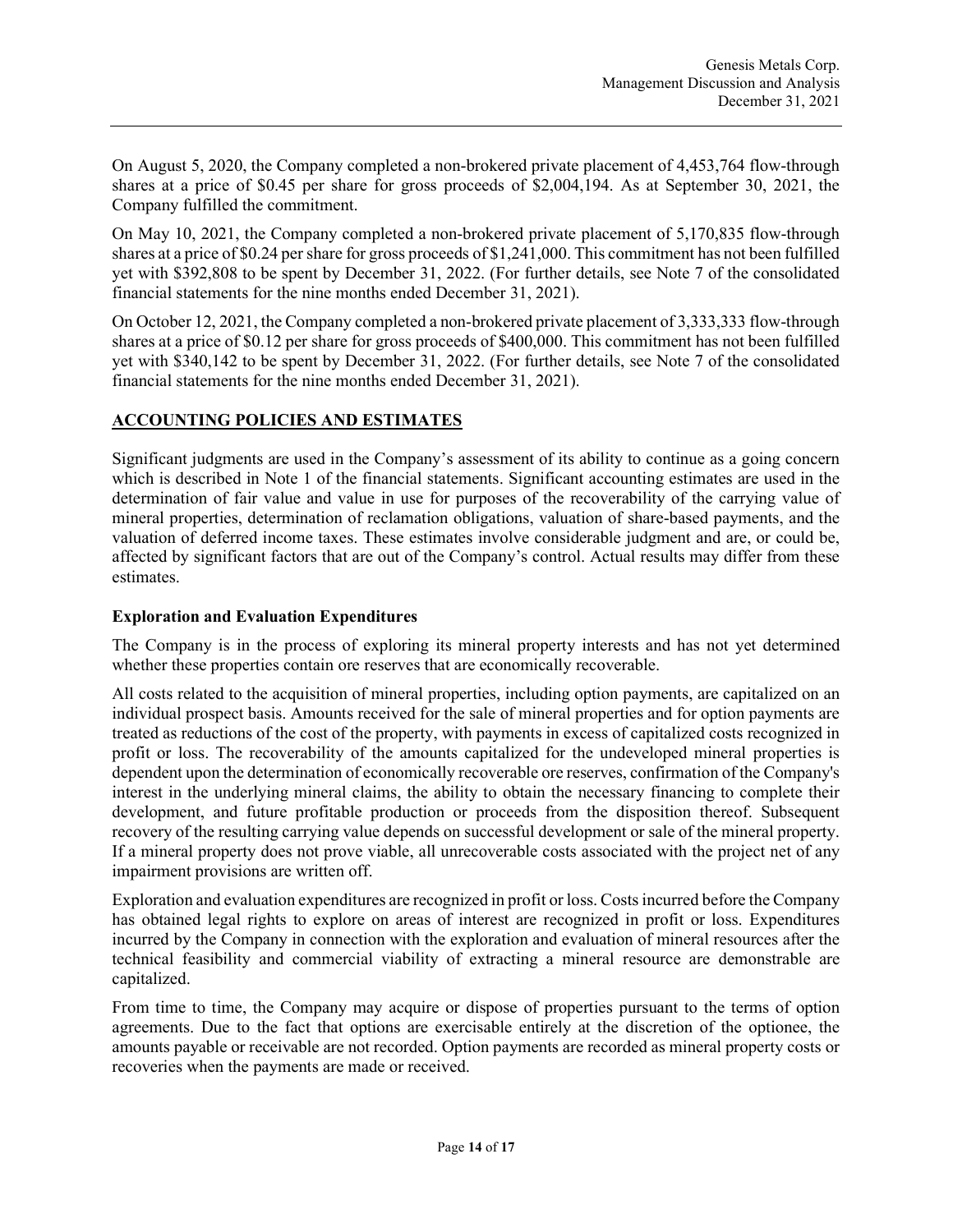#### Share-Based Payments

The factors affecting share-based payments include estimates of when stock options might be exercised and the stock price volatility. The timing for exercise of options is out of the Company's control and will depend, among other things, upon a variety of factors including the market value of Company shares and financial objectives of the holders of the options. The Company has used historical data to determine volatility in accordance with Black-Scholes modeling, however future volatility is inherently uncertain, and the model has its limitations. While these estimates can have a material impact on the share-based payments and hence, results of operations, there is no impact on the Company's financial condition or liquidity.

#### New and Revised Accounting Standards

On April 1, 2020, the Company adopted the following standards and interpretations:

IAS 1 – Presentation of Financial Statements ("IAS 1") and IAS 8 –Accounting Policies, Changes in Accounting Estimates and Errors ("IAS 8") were amended in October 2018 to refine the definition of materiality and clarify its characteristics. The revised definition focuses on the idea that information is material if omitting, misstating or obscuring it could reasonably be expected to influence decisions that the primary users of general-purpose financial statements make on the basis of those financial statements. The amendments clarify that materiality will depend on the nature or magnitude of information, or both. An entity will need to assess whether the information, either individually or in combination with other information, is material in the context of the financial statements.

# FINANCIAL INSTRUMENTS AND MANAGEMENT OF CAPITAL

The three levels of the fair value hierarchy are described below:

- Level 1: Unadjusted quoted prices in active markets that are accessible at the measurement date for identical, unrestricted assets or liabilities.
- Level 2: Quoted prices in markets that are not active, or inputs that are observable, either directly or indirectly, for substantially the full term of the asset or liability.
- Level 3: Prices or valuation techniques that require inputs that are both significant to the fair value measurement and unobservable (supported by little or no market activity).

The carrying values of cash, receivables, accounts payable and accrued liabilities and due to related parties approximate their fair values due to their short terms to maturity.

## Financial Instrument Risk Exposure and Risk Management:

(i) Credit risk:

Credit risk arises from the possibility that counterparties may be unable to fulfill their commitments to the Company. The Company's credit risk is primarily attributable to cash and receivables. The carrying value of these instruments represents the Company's maximum exposure to credit risk. The Company manages and limits exposure to credit risk by maintaining its cash with high-credit quality financial institutions. The Company's cash is held through large Canadian financial institutions and receivables mainly consist of taxes receivable from the Government of Canada (Goods and Services Tax) and the province of Quebec (Quebec Sales Tax). Management believes that the credit risk related to its cash and receivables is low.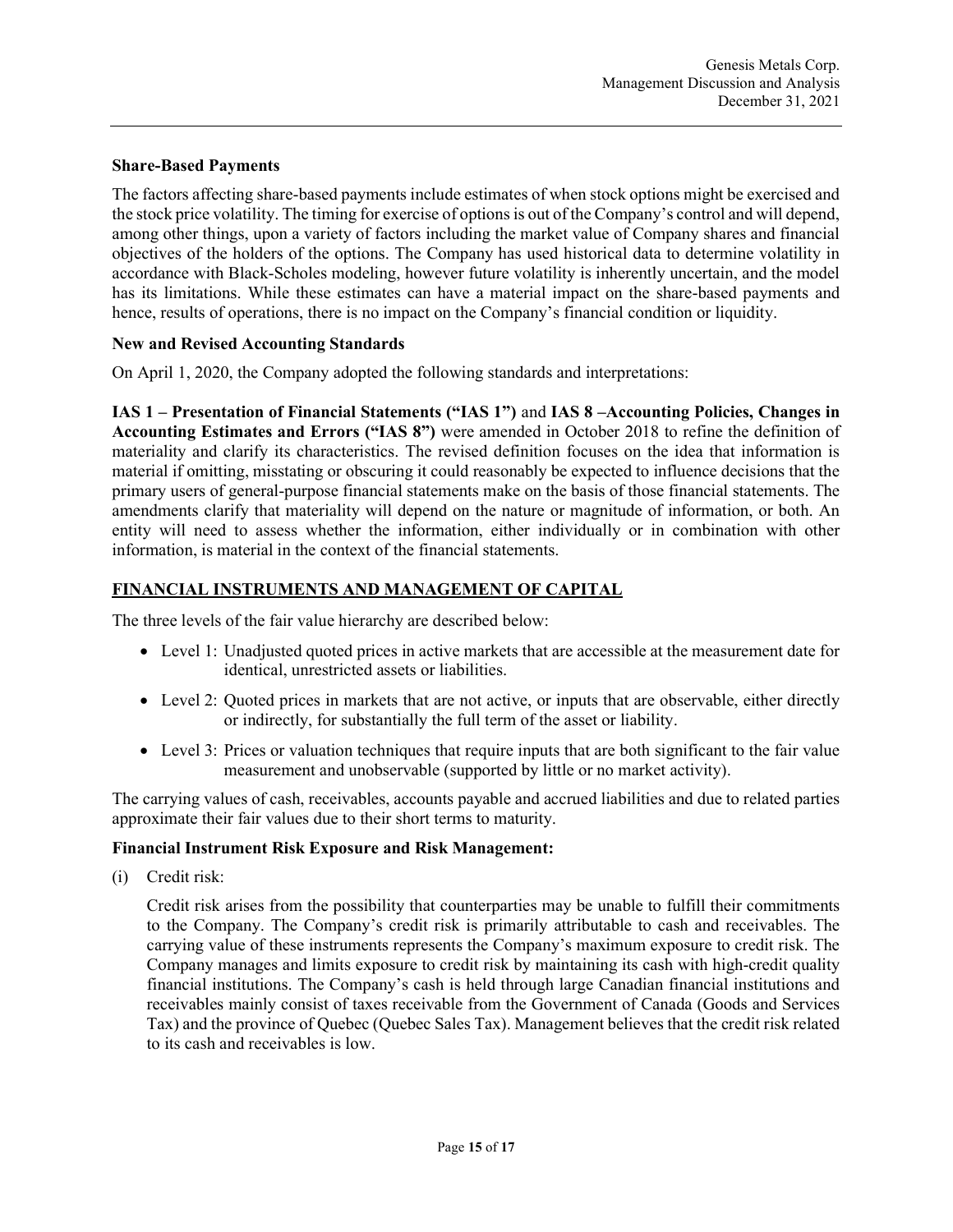(ii) Liquidity risk:

Liquidity risk is the risk that the Company cannot meet its financial obligations associated with financial liabilities in full. The Company manages liquidity risk through the management of its capital structure, as outlined in Note 12 of these financial statements. As at December 31, 2021, the Company had a working capital of \$1,833,184. The Company is dependent on obtaining regular financings in order to continue as a going concern. Despite previous success in acquiring these financings, there is no guarantee of obtaining future financings.

(iii) Market risk:

Market risk is the risk of loss that may arise from changes in market factors such as interest rates, foreign exchange rates, and commodity and equity prices.

### Interest rate risk:

Interest rate risk is the risk that the fair value or future cash flows of a financial instrument will fluctuate because of changes in market interest rates. The Company's interest-bearing financial assets are comprised of cash which bears interest at fixed or variable rates. The Company is not exposed to material interest rate risk.

#### Foreign currency risk

The Company operates in Canada and is not exposed to any significant foreign currency risk.

Price Risk:

The Company is exposed to price risk with respect to commodity and equity prices. Equity price risk is defined as the potential adverse impact on the Company's earnings due to movements in individual equity prices or general movements in the level of the stock market. Commodity price risk is defined as the potential adverse impact on profit or loss and economic value due to commodity price movements and volatilities.

The Company closely monitors commodity prices of resources, individual equity movements, and the stock market to determine the appropriate course of action to be taken by the Company.

## **OUTLOOK**

The Company expects to obtain financing in the future primarily through further equity and/or debt financing, as well as through joint venturing and/or optioning out the Company's properties to qualified mineral exploration companies. There can be no assurance that the Company will succeed in obtaining additional financing, now or in the future. Failure to raise additional financing on a timely basis could cause the Company to suspend its operation and eventually to forfeit or sell its interest in its mineral properties.

#### APPROVAL

The Board of Directors of Genesis has approved the disclosure contained in this MD&A. A copy of this MD&A will be provided to anyone who requests it.

## ADDITIONAL INFORMATION

Additional information relating to Genesis is available on SEDAR at www.sedar.com and the Company's website http://www.genesismetalscorp.com/.